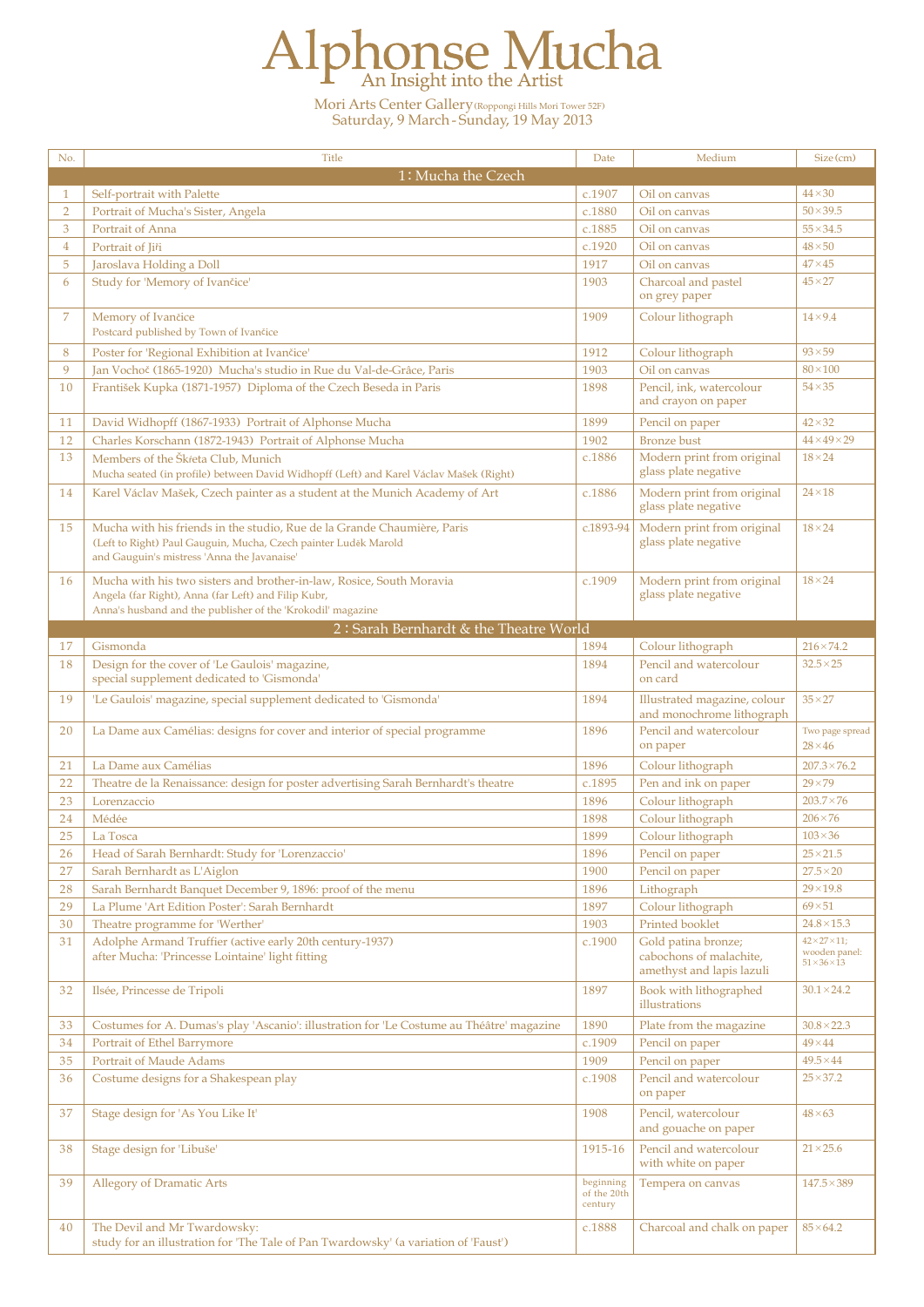| No.      | <b>Title</b>                                                                                                                                         | Date           | Medium                                                              | Size (cm)                                       |
|----------|------------------------------------------------------------------------------------------------------------------------------------------------------|----------------|---------------------------------------------------------------------|-------------------------------------------------|
| 41       | King Ferdinand the Catholic Accepts the Key of Granada:<br>study for an illustration for 'Histoire d'Espagne' (unrealised) by Charles Seignobos      | c.1898         | Oil on wood                                                         | $57 \times 42$                                  |
| 42       | Study for an illustration for 'Histoire d'Espagne' (unrealised) by Charles Seignobos                                                                 | c.1898         | Ink and gouache on paper                                            | $43.7 \times 32.3$                              |
| 43       | Goethe and Schiller: study for an illustration                                                                                                       | 1897           | Ink and gouache on paper                                            | $48 \times 36$                                  |
|          | for 'Scènes et Épisodes de l'Histoire de l'Allemagne' by Charles Seignobos                                                                           |                |                                                                     |                                                 |
| 44       | Le Palais aérien: study for an illustration for 'Contes des Grand mères' by Xavier Marmier                                                           | 1891           | Ink and gouache on paper                                            | $32 \times 20$                                  |
| 45       | Le beau Palais: study for an illustration for 'Contes des Grand mères' by Xavier Marmier                                                             | 1891           | Ink and gouache on paper                                            | $29 \times 21.5$                                |
| 46       | Paul Gauguin posing for an illustration for 'Mémoires d'un Éléphant Blanc'<br>by Judith Gautier in Mucha's studio, Rue de la Grande Chaumière, Paris | 1893           | Modern print from original<br>glass plate negative                  | $24 \times 18$                                  |
| 47       | Self-portrait-Mucha posing with a silk hat in the studio, Rue du Val-de-Grâce, Paris                                                                 | c.1896         | Modern print from original<br>glass plate negative                  | $24 \times 18$                                  |
| 48       | Model posing for 'Cloches de Noël et de Pâques' by Emile Gebhart in Mucha's studio,<br>Rue du Val-de-Grâce, Paris                                    | c.1900         | Modern print from original<br>glass plate negative                  | $24 \times 18$                                  |
| 49       | Model posing for 'Cloches de Noël et de Pâques' by Emile Gebhart in Mucha's studio,<br>Rue du Val-de-Grâce, Paris                                    | c.1900         | Modern print from original<br>glass plate negative                  | $24 \times 18$                                  |
| 50       | Miss Reichl (Max Reinhardt's Company's leading actress) posing for 'Tragedy',<br>a German Theatre mural, in Mucha's studio, New York                 | 1908           | Modern print from original<br>glass plate negative                  | $24 \times 18$                                  |
| 51       | Studio Model posing as Joan of Arc                                                                                                                   | 1909           | Modern print from original<br>glass plate negative                  | $24 \times 18$                                  |
|          | 3 : Le Style Mucha & Art Nouveau                                                                                                                     |                |                                                                     |                                                 |
| 52       | <b>Imprimerie Cassan Fils</b>                                                                                                                        | 1896           | Colour lithograph                                                   | $174.7 \times 68.4$                             |
| 53       | Biscuits Champagne Lefèvre-Utile                                                                                                                     | 1896           | Colour lithograph                                                   | $52.1 \times 35.2$                              |
| 54       | Study for 'Biscuits Champagne Lefèvre-Utile'                                                                                                         | 1896           | Pencil on paper                                                     | $64.5 \times 38$                                |
| 55       | Chocolat Idéal                                                                                                                                       | 1897           | Colour lithograph                                                   | $117\times78$                                   |
| 56       | Salon des Cent 20th Exhibition                                                                                                                       | 1896           | Colour lithograph                                                   | $63 \times 43$                                  |
| 57       | <b>Job</b>                                                                                                                                           | 1896           | Colour lithograph                                                   | $66.7 \times 46.4$                              |
| 58       | Bières de la Meuse                                                                                                                                   | 1897           | Colour lithograph                                                   | $154.5 \times 104.5$                            |
| 59       | Monaco-Monte Carlo                                                                                                                                   | 1897           | Colour lithograph                                                   | $110.5 \times 76.5$                             |
| 60       | <b>Cycles Perfecta</b>                                                                                                                               | 1902           | Colour lithograph                                                   | $53 \times 35$                                  |
| 61       | Nestlé's Food for Infants                                                                                                                            | 1897           | Colour lithograph                                                   | $72\times34.5$                                  |
| 62       | Moët & Chandon: Dry Impérial                                                                                                                         | 1899           | Colour lithograph                                                   | $60 \times 20$                                  |
| 63       | Moët & Chandon: Champagne White Star                                                                                                                 | 1899           | Colour lithograph                                                   | $60 \times 20$                                  |
| 64       | Poster for 'Hommage Respectueux de Nestlé                                                                                                            | 1897           | Colour lithograph                                                   | $200 \times 300$                                |
|          | (the Nestlé Company's tribute to Queen Victoria's 60th Jubilee)'                                                                                     |                |                                                                     |                                                 |
| 65       | <b>Waverley Cycles</b>                                                                                                                               | 1898           | Colour lithograph                                                   | $88.5 \times 114$                               |
| 66       | Print proof for 'Biscuits Lefèvre-Utile' tin                                                                                                         | 1899           | Lithograph                                                          | $34.8 \times 49.9$                              |
| 67       | Metal tin with lid and handle for 'Biscuits Lefèvre-Utile'                                                                                           | 1899           | Circular tin with lid and<br>handle; colour print on metal          | $16 \times 13.5 \times 11.5$                    |
| 68       | Box for 'Lefèvre-Utile Gaufrettes Vanille'                                                                                                           | c.1900         | Tin box covered with<br>lithographed label                          | 19.3×18.3×17.5                                  |
| 69       | Box for 'Biscuits Madère Lefèvre-Utile'                                                                                                              | c.1900         | Tin box covered with<br>lithographed label                          | $8\times20.4\times11.7$                         |
| 70       | Whitman's 'Salmagundi' candy box, featuring Mucha's 'Zodiac' design                                                                                  | 1926           | Tin box                                                             | $7\times20.3\times17.1$                         |
| 71       | Packaging for 'Biscuits Boudoir Lefèvre-Utile'                                                                                                       | 1901           | Colour lithograph                                                   | $28 \times 20.4$ ; $8 \times 11.7$              |
| 72       | Packaging for 'Savon Mucha Violette'                                                                                                                 | 1906           | Colour lithograph                                                   | $31 \times 18$                                  |
| 73       | Study for the poster Lance Parfum 'Rodo'                                                                                                             | 1896           | Ink, watercolour, gouache                                           | $48.4 \times 35.2$                              |
| 74       | Set of Lance Parfum 'Rodo'                                                                                                                           | Late           | and gold on paper<br>Glass, metal with lithographed label           | Length 14.5;                                    |
|          |                                                                                                                                                      | 1890's         | Cardboard box with cream card<br>interior                           | Diameter 1.67,<br>Box $4.5 \times 22 \times 19$ |
| 75       | Box decorated with a girl's head after Mucha                                                                                                         | c.1900         | Silver box                                                          | $11 \times 14 \times 11$                        |
| 76<br>77 | Les Mois postcards<br>Designs for tableware                                                                                                          | 1899<br>c.1900 | Colour lithograph<br>Charcoal, coloured pencil<br>and white on card | $9.4 \times 14$ each<br>$20.1 \times 20.1$      |
| 78       | Ornamental motifs designed for<br>'Combinaisons Ornementales se Multipliant à l'Infini à l'Aide du Miroir'                                           |                | c.1900-01 Blue and red pencil on paper                              | $33.6 \times 51.7$                              |
| 79       | Documents décoratifs: Plate 54                                                                                                                       | 1902           | Colour lithograph                                                   | $46 \times 33$                                  |
| 80       | Documents décoratifs: final study for Plate 43                                                                                                       | 1901-02        | Pencil, ink and wash,                                               | $41 \times 27$                                  |
| 81       | Documents décoratifs: final study for Plate 63                                                                                                       | 1901-02        | heightened with white on paper<br>Pencil and white on paper         | $54 \times 37.5$                                |
| 82       | Documents décoratifs: final study for Plate 67                                                                                                       | 1901-02        | Pencil and white on paper                                           | $60\times40$                                    |
| 83       | Documents décoratifs: final study for Plate 71                                                                                                       | 1901-02        | Pencil and white on paper                                           | $45 \times 32$                                  |
| 84       | Paul Gauguin playing the harmonium in Mucha's studio                                                                                                 | $c.1893 - 94$  | Modern print from original                                          | $24 \times 18$                                  |
|          |                                                                                                                                                      |                | glass plate negative                                                |                                                 |
| 85       | Mucha's studio, Rue du Val-de-Grâce, Paris                                                                                                           | c.1897         | Modern print from original<br>glass plate negative                  | $24 \times 18$                                  |
| 86       | Berthe de Lalande, Mucha's mistress                                                                                                                  | $c.1896 - 97$  | Modern print from original<br>glass plate negative                  | $24 \times 18$                                  |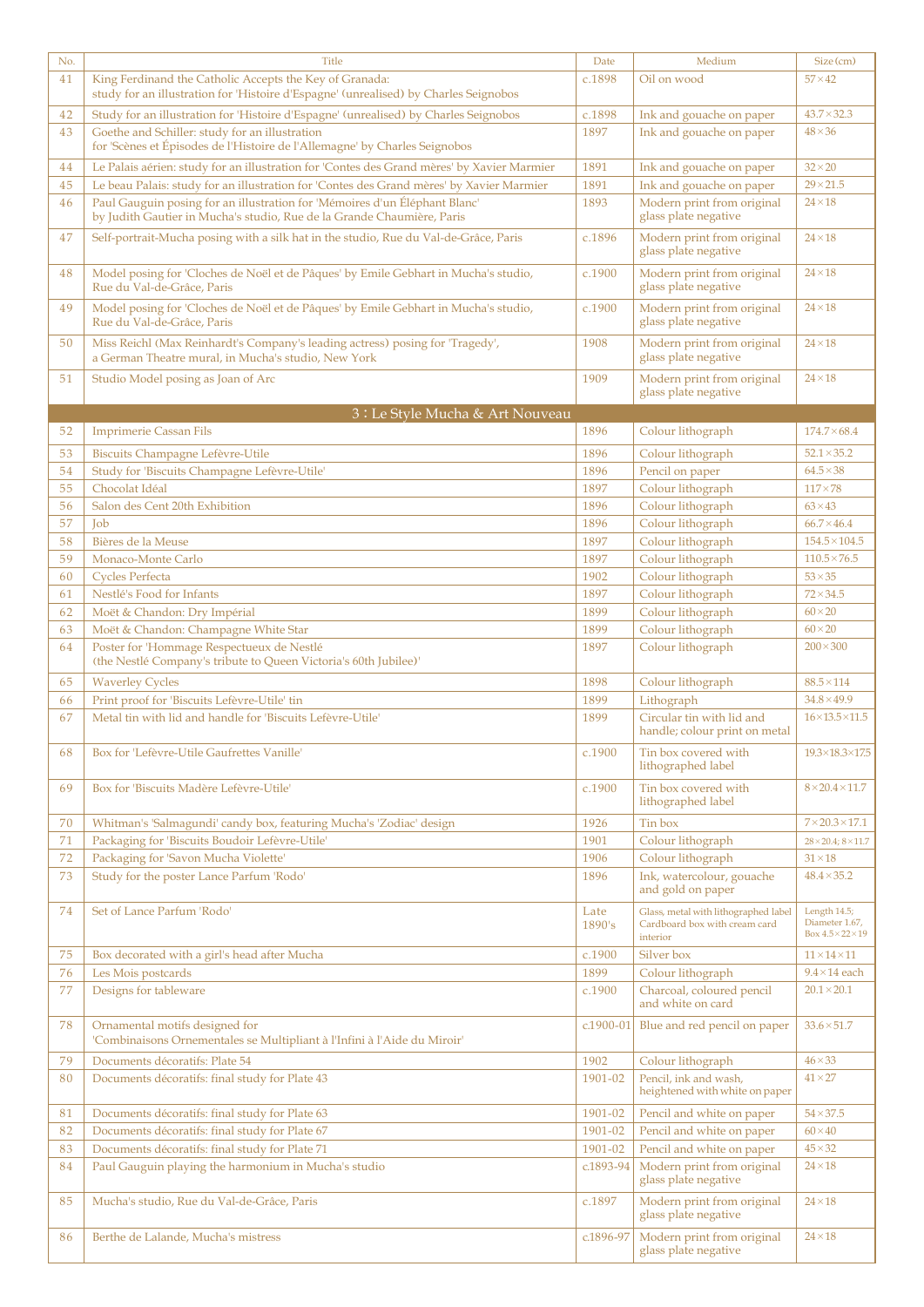| No.        | <b>Title</b>                                                                                                                   | Date                     | Medium                                                                             | Size (cm)                       |
|------------|--------------------------------------------------------------------------------------------------------------------------------|--------------------------|------------------------------------------------------------------------------------|---------------------------------|
| 87         | Amilcare Cipriani (1843-1918), Italian revolutionary and socialist,<br>in Mucha's studio, Rue du Val-de-Grâce, Paris           | c.1898                   | Modern print from original<br>vintage print                                        | $24 \times 18$                  |
| 88         | Maruška (Marie) Chytilová, art student and Mucha's future wife in his studio,<br>Rue du Val-de-Grâce, Paris                    | 1903                     | Modern print from original<br>vintage print                                        | $24 \times 18$                  |
| 89         | Funeral procession of French President, Marie François Sadi Carnot (1837-94),<br>Paris, 1 July 1894 (from a series of 9 views) | 1894                     | Modern print from original<br>glass plate negative                                 | $24 \times 18$                  |
| 90         | Funeral procession of French President, Marie François Sadi Carnot (1837-94),<br>Paris, 1 July 1894 (from a series of 9 views) | 1894                     | Modern print from original<br>glass plate negative                                 | $24 \times 18$                  |
| 91         | Winter landscape, The Luxembourg Gardens                                                                                       | c.1900                   | Modern print from original<br>glass plate negative                                 | $24 \times 18$                  |
|            | 4: The Message of Beauty                                                                                                       |                          |                                                                                    |                                 |
| 92         | Rêverie                                                                                                                        | 1897                     | Colour lithograph                                                                  | $72.7 \times 55.2$              |
| 93         | Judgement of Paris (calendar for Vieillemard printing company)                                                                 | 1895                     | Colour lithograph                                                                  | $82.5 \times 50$                |
| 94         | The Seasons                                                                                                                    | 1896                     | Colour lithograph<br>(variation in screen format)                                  | $54\times103$                   |
| 95         | Flower: final study for decorative panel                                                                                       | 1897                     | Pencil, ink and watercolour<br>on paper                                            | $71 \times 44$                  |
| 96         | L'Annee Qui Vient (study for a 1898 calendar)                                                                                  | 1897                     | Red chalk on paper                                                                 | $66.5 \times 30.5$              |
| 97         | Salon des Cent Mucha Exhibition                                                                                                | 1897                     | Colour lithograph                                                                  | $66.2 \times 46$                |
| 98         | Study for the Poster 'Savon Notre Dame'                                                                                        | c.1896                   | Pencil and watercolour<br>on paper                                                 | $52 \times 37$                  |
| 99         | Still Life with Czech folk crafts featuring floral patterns                                                                    | c.1920s                  | Oil on canvas                                                                      | $35.7 \times 25.5$              |
| 100        | Documents décoratifs: final study for Plate 52,<br>featuring designs inspired by Moravian lace work                            | c.1901                   | Watercolour on black paper                                                         | $46 \times 35$                  |
| 101        | Têtes Byzantines: Brunette                                                                                                     | 1897                     | Colour lithograph                                                                  | $34.5 \times 28$                |
| 102        | Têtes Byzantines: Blonde                                                                                                       | 1897                     | Colour lithograph                                                                  | $34.5 \times 28$                |
| 103        | Study for 'The Arts: Dance'                                                                                                    | 1898                     | Pencil and watercolour<br>on paper                                                 | $56 \times 34.8$                |
| 104        | Study for 'The Arts: Painting'                                                                                                 | 1898                     | Pencil and watercolour<br>on paper                                                 | $56 \times 34.8$                |
| 105        | Study for 'The Arts: Poetry'                                                                                                   | 1898                     | Pencil and watercolour<br>on paper                                                 | $56 \times 34.8$                |
| 106        | Study for 'The Arts: Music'                                                                                                    | 1898                     | Pencil and watercolour<br>on paper                                                 | $56 \times 34.8$                |
| 107        | The Arts: Dance                                                                                                                | 1899                     | Colour lithograph on satin                                                         | $60\times38$                    |
| 108        | The Arts: Painting                                                                                                             | 1899                     | Colour lithograph on satin                                                         | $60\times38$                    |
| 109        | The Arts: Poetry                                                                                                               | 1899                     | Colour lithograph on satin                                                         | $60\times38$                    |
| 110        | The Arts: Music                                                                                                                | 1899                     | Colour lithograph on satin                                                         | $60 \times 38$                  |
| 111        | The Seasons: Spring                                                                                                            | 1900                     | Colour lithograph                                                                  | $73 \times 32$                  |
| 112        | The Seasons: Summer                                                                                                            | 1900                     | Colour lithograph                                                                  | $73 \times 32$                  |
| 113        | The Seasons: Autumn                                                                                                            | 1900                     | Colour lithograph                                                                  | $73 \times 32$                  |
| 114        | <b>The Seasons: Winter</b>                                                                                                     | 1900                     | Colour lithograph                                                                  | $73 \times 32$                  |
| 115<br>116 | Sketches of flowers<br>Documents décoratifs: final study for Plate 60                                                          | $c.1900 - 01$<br>1901-02 | Pen and ink on paper<br>Pencil, ink and wash,<br>heightened with<br>white on paper | $50\times 65$<br>$48 \times 31$ |
| 117        | Documents décoratifs: line drawing for Plate 33, featuring lily motifs                                                         | 1901-02                  | Pencil, pen and ink on paper                                                       | $58 \times 44$                  |
| 118        | Figures décoratives: final study for Plate 3                                                                                   | 1904-05                  | Pencil and white on paper                                                          | $48 \times 36$                  |
| 119        | Figures décoratives: final study for Plate 2                                                                                   | 1904-05                  | Pencil and white on paper                                                          | $64 \times 49$                  |
| 120        | The Passing Wind Takes Youth Away: design for a fan and the façade of<br>'Pavilion of Man' (unrealised)                        | 1899                     | Colour lithograph                                                                  | $32 \times 24$                  |
| 121        | Woman with a Daisy                                                                                                             | 1900                     | Printed upholstery fabric                                                          | $60\times78.5$                  |
| 122        | Nude                                                                                                                           | 1903                     | Oil on canvas                                                                      | $60\times40$                    |
| 123        | Nude with Pink Drapery                                                                                                         | 1903                     | Oil on canvas                                                                      | $97.5 \times 51$                |
| 124        | September (from 'The Twelve Months'): final study for the 'Cocorico' magazine                                                  | 1899                     | Pencil and wash, heightened<br>with white on paper                                 | $40.7 \times 27.8$              |
| 125        | June (from 'The Twelve Months'): final study for the 'Cocorico' magazine                                                       | 1899                     | Pencil and wash, heightened<br>with white on paper                                 | $40.1 \times 32.1$              |
| 126        | Woman among Flowers: Spring                                                                                                    | 1916                     | Oil on canvas                                                                      | $60.3 \times 40.5$              |
| 127        | Young Arcadian Couple among Flowers                                                                                            | c.1920                   | Oil on canvas                                                                      | $50.5 \times 39.3$              |
| 128        | Model posing in Mucha's studio, Rue du Val-de-Grâce, Paris                                                                     | 1899<br>$-1900$          | Modern print from original<br>glass plate negative                                 | $24 \times 18$                  |
| 129        | Model posing in Mucha's studio, Rue du Val-de-Grâce, Paris                                                                     | c.1900                   | Modern print from original<br>glass plate negative                                 | $24 \times 18$                  |
| 130        | Model in a Bohemian folk costume posing in Mucha's studio, Rue du Val-de-Grâce, Paris                                          | c.1900                   | Modern print from original<br>glass plate negative                                 | $24 \times 18$                  |
| 131        | Model posing in Mucha's studio                                                                                                 | c.1902                   | Modern print from original<br>glass plate negative                                 | $24 \times 18$                  |

★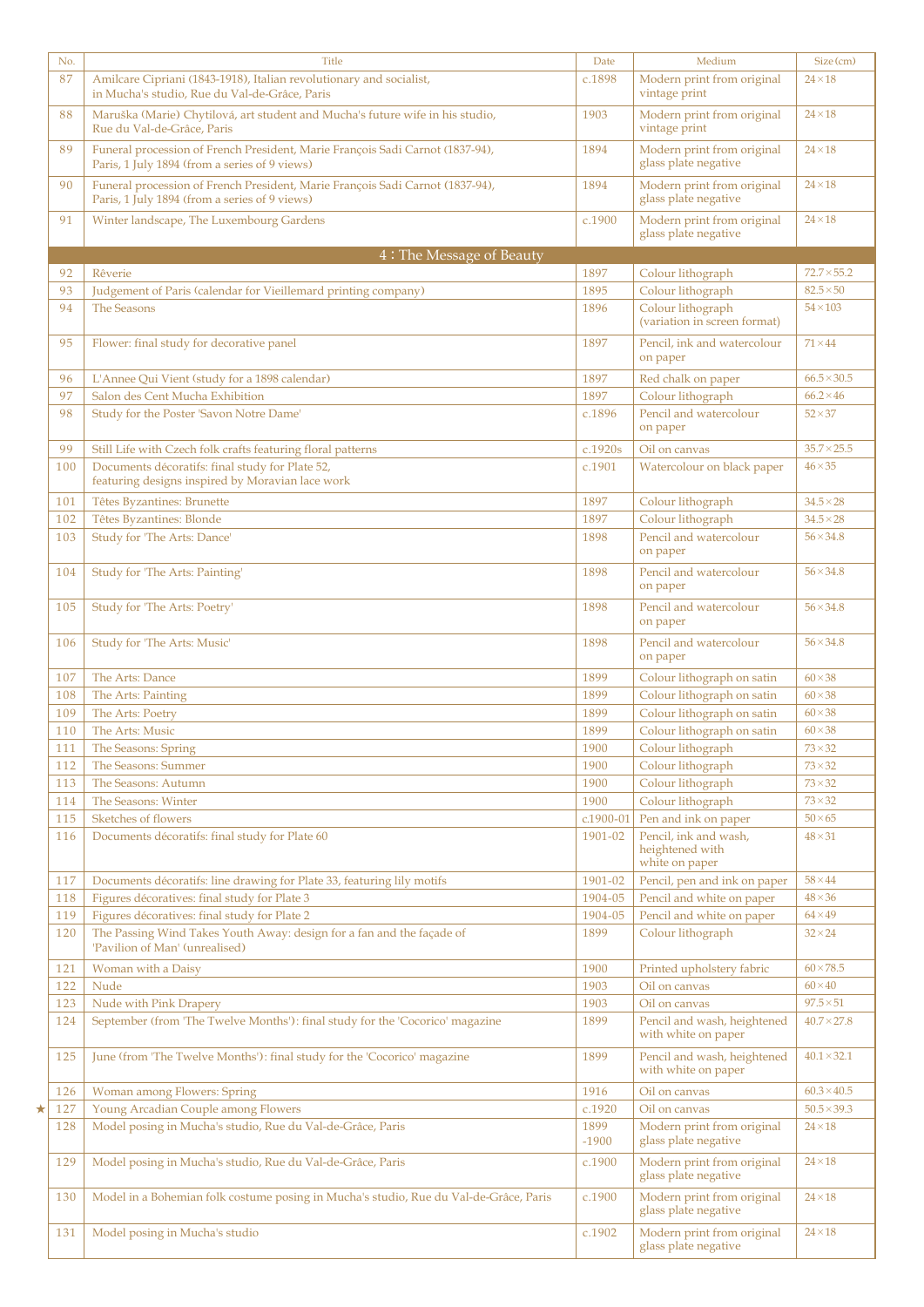| No.        | <b>Title</b>                                                                                                                                                                     | Date                                    | Medium                                                                           | Size (cm)                            |
|------------|----------------------------------------------------------------------------------------------------------------------------------------------------------------------------------|-----------------------------------------|----------------------------------------------------------------------------------|--------------------------------------|
| 132        | Ballet study: dancing nude in the studio, Rue du Val-de-Grâce,<br>Paris (from a series of five photos)                                                                           | c.1901                                  | Modern print from original<br>glass plate negative                               | $24 \times 18$                       |
| 133        | Ballet study: dancing nude in the studio, Rue du Val-de-Grâce,<br>Paris (from a series of five photos)                                                                           | c.1901                                  | Modern print from original<br>glass plate negative                               | $24 \times 18$                       |
| 134        | Ballet study: dancing nude in the studio, Rue du Val-de-Grâce,<br>Paris (from a series of five photos)                                                                           | c.1901                                  | Modern print from original<br>glass plate negative                               | $24 \times 18$                       |
| 135        | Ballet study: dancing nude in the studio, Rue du Val-de-Grâce,<br>Paris (from a series of five photos)                                                                           | c.1901                                  | Modern print from original<br>glass plate negative                               | $24 \times 18$                       |
|            | 5: Paris 1900                                                                                                                                                                    |                                         |                                                                                  |                                      |
| 136        | Decorated Chain with Pendants                                                                                                                                                    | 1900                                    | Gold, enamel, fresh-water<br>pearls, mother of pearl and<br>semi-precious stones | Length 159                           |
| 137        | Ring                                                                                                                                                                             | 1900                                    | Gold and opal                                                                    | Diameter 1.75                        |
| 138        | Head of a Girl                                                                                                                                                                   | 1900                                    | Bronze, silver and parcel gilt                                                   | $29 \times 22 \times 10$             |
| 139        | Official Banquet of the Paris Exhibition 1900:<br>design for the menu featuring a fashionable woman wearing a Mucha-style jewellery                                              | 1900                                    | Pencil, gouache and wash<br>on grey paper                                        | $62\times49$                         |
| 140        | Documents décoratifs: final study for Plate 49                                                                                                                                   | 1901-02                                 | Pencil and white on paper                                                        | $51 \times 39$                       |
| 141<br>142 | Documents décoratifs: final study for Plate 50<br>Documents décoratifs: designs for a watch and accessories (unused)                                                             | 1901-02<br>1901-02                      | Pencil and white on paper<br>Pencil, ink and white<br>on paper                   | $50.5 \times 39$<br>$45 \times 32$   |
| 143        | The Precious Stones: Topaz                                                                                                                                                       | 1900                                    | Colour lithograph                                                                | $67.2 \times 30$                     |
| 144        | The Precious Stones: Ruby                                                                                                                                                        | 1900                                    | Colour lithograph                                                                | $67.2 \times 30$                     |
| 145        | The Precious Stones: Amethyst                                                                                                                                                    | 1900                                    | Colour lithograph                                                                | $67.2 \times 30$                     |
| 146<br>147 | The Precious Stones: Emerald<br>Le Pater                                                                                                                                         | 1900<br>1899                            | Colour lithograph<br><b>Book</b>                                                 | $67.2 \times 30$<br>$41 \times 31$   |
|            |                                                                                                                                                                                  | Published<br>by Piazza<br>et Cie, Paris |                                                                                  |                                      |
| 148        | Study for the third allegorical page of 'Le Pater': Thy kingdom come                                                                                                             | 1899                                    | Charcoal and ink wash<br>on paper                                                | $31 \times 25$                       |
| 149        | Third allegorical page of 'Le Pater': Thy kingdom come                                                                                                                           | 1899                                    | Page from the book,<br>photogravure                                              | $40.4 \times 30.2$                   |
| 150        | Study for the seventh allegorical page of 'Le Pater':<br>And lead us not into temptation, but deliver us from evil                                                               | 1899                                    | Charcoal and ink wash<br>on paper                                                | $31 \times 25$                       |
| 151        | Seventh allegorical page of 'Le Pater': And lead us not into temptation,<br>but deliver us from evil                                                                             | 1899                                    | Page from the book,<br>photogravure                                              | $40.4 \times 30.2$                   |
| 152        | Diploma of Czechoslovakian Freemasons                                                                                                                                            | c.1925                                  | Lithograph                                                                       | $80\times45$                         |
| 153        | Masonic goblet designed by Mucha                                                                                                                                                 | 1923                                    | Engraved crystal cut glass                                                       | $18\times11\times11$                 |
| 154        | Poster for 'Austrian Pavilion at the Paris Exhibition 1900'                                                                                                                      | 1900                                    | Colour lithograph                                                                | $98.5 \times 68$                     |
| 155<br>156 | Menu for the Bosnia & Herzegovina Pavilion Restaurant at the Paris Exhibition 1900<br>Bosnia & Herzegovina Pavilion Restaurant at the Paris Exhibition 1900: design for the menu | 1900<br>1900                            | Colour lithograph<br>Pencil and watercolour                                      | $33 \times 13$<br>$62.5 \times 24.5$ |
|            |                                                                                                                                                                                  |                                         | on paper                                                                         |                                      |
| 157        | Bosnian people in ceremonial costumes-from research trip to the Balkans                                                                                                          | 1899                                    | Modern print from original<br>vintage print                                      | $18 \times 24$                       |
| 158        | Models posing for the Bosnia & Herzegovina Pavilion decoration                                                                                                                   | 1899<br>$-1900$                         | Modern print from original<br>glass plate negative                               | $24 \times 18$                       |
| 159        | Model posing for the Bosnia & Herzegovina Pavilion decoration                                                                                                                    | 1899<br>$-1900$                         | Modern print from original<br>glass plate negative                               | $24 \times 18$                       |
| 160        | Bosnian Legends: Murcia the Plague                                                                                                                                               | 1899                                    | Charcoal on paper                                                                | $44.5 \times 59.5$                   |
| 161        | Bosnian Legends: Death of Hasanaga's Bride                                                                                                                                       | 1899                                    | Charcoal on paper                                                                | $43.5 \times 59.5$                   |
| 162        | The Dead-Abandoned                                                                                                                                                               | c.1899<br>$-1900$                       | Charcoal and pastel<br>on blue paper                                             | $40.3 \times 57.7$                   |
| 163        | Military Camp in Winter, near a City on Fire                                                                                                                                     | c.1899<br>$-1900$                       | Pastel on paper                                                                  | $47\times 61$                        |
| 164        | <b>Girl Weeping</b>                                                                                                                                                              | c.1899<br>$-1900$                       | Black chalk and pastel<br>on paper                                               | $47.5 \times 32.3$                   |
| 165        | <b>Vision</b>                                                                                                                                                                    | c.1900                                  | Pastel on paper                                                                  | $30\times 55$                        |
| 166        | Two Figures (Orpheus and Eurydice)                                                                                                                                               | Early<br>1900s                          | Pastel on paper                                                                  | $62 \times 38$                       |
| 167        | Design for 'The Moon and the Stars: The Moon'                                                                                                                                    | 1902                                    | Ink and watercolour on paper                                                     | $56 \times 21$                       |
| 168        | Design for 'The Moon and the Stars: Morning Star'                                                                                                                                | 1902                                    | Ink and watercolour on paper                                                     | $56 \times 21$                       |
| 169        | Design for 'The Moon and the Stars: Evening Star'                                                                                                                                | 1902                                    | Ink and watercolour on paper                                                     | $56 \times 21$                       |
| 170        | Design for 'The Moon and the Stars: Pole Star'                                                                                                                                   | 1902                                    | Ink and watercolour on paper                                                     | $56 \times 21$                       |
| 171<br>172 | Madonna of the Lilies<br>Portrait of Woman                                                                                                                                       | 1905<br>c.Mid                           | Tempera and oil on canvas<br>Blue pastel on grey paper                           | $247 \times 182$<br>$42.5 \times 34$ |
|            |                                                                                                                                                                                  | 1910 <sub>s</sub><br>$-1925$            |                                                                                  |                                      |
| 173        | Portrait of Jaroslava                                                                                                                                                            | c.1927-35                               | Oil on canvas                                                                    | $73\times60$                         |
| 174        | Study for 'Law', with Jaroslava embodying Law                                                                                                                                    | Early<br>1930s                          | Pencil and watercolour<br>heightened with white on paper                         | $29.5 \times 41$                     |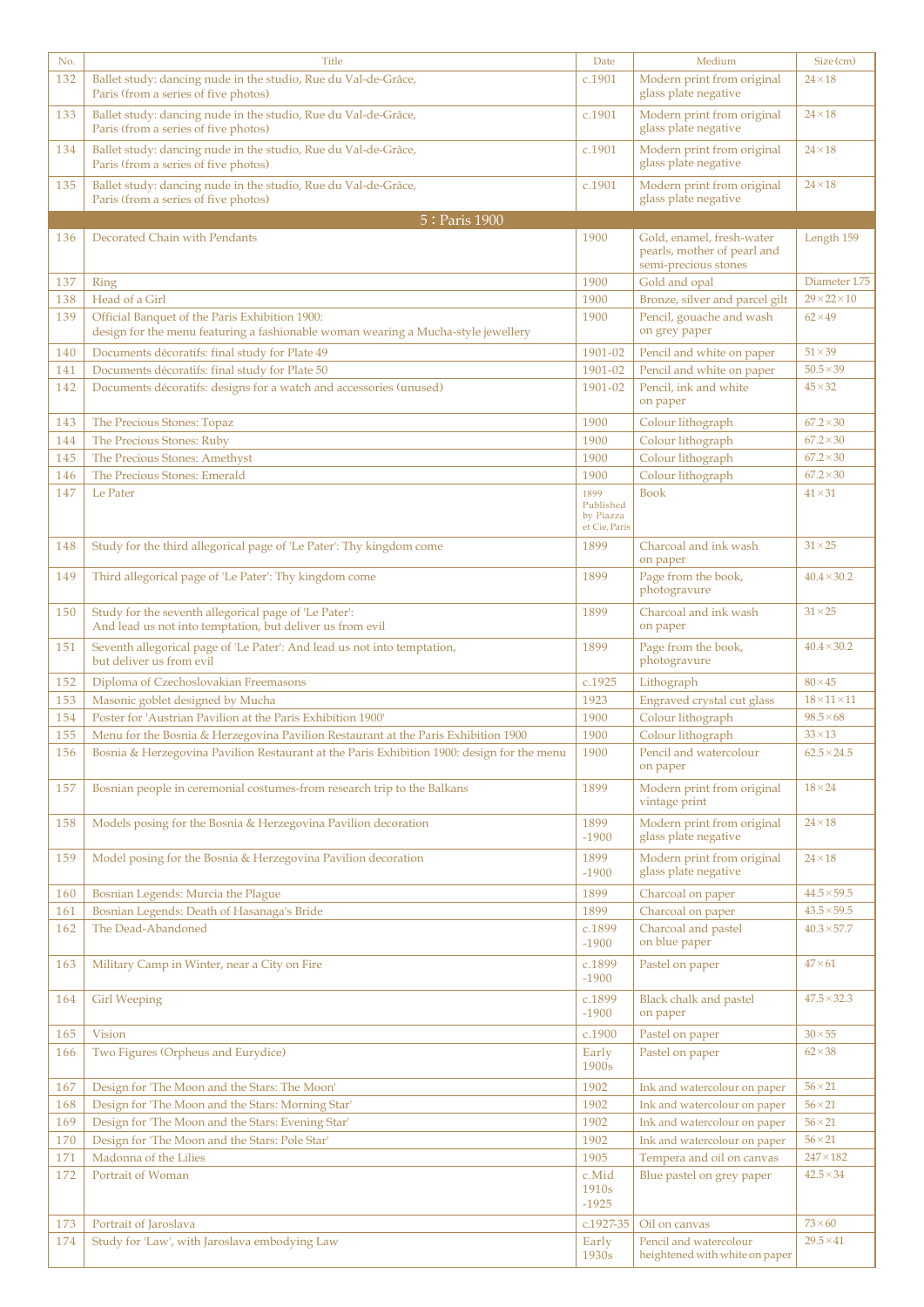| No.      | <b>Title</b>                                                                                                                                                     | Date                            | Medium                                                                                                | Size (cm)                                             |
|----------|------------------------------------------------------------------------------------------------------------------------------------------------------------------|---------------------------------|-------------------------------------------------------------------------------------------------------|-------------------------------------------------------|
|          | 6: Visions for Humanity                                                                                                                                          |                                 |                                                                                                       |                                                       |
| 175      | The Slavonic Concord: study for the ceiling painting for the Lord Mayor's Hall,<br>Obecní Dům, Prague                                                            | 1910-11                         | Oil on canvas                                                                                         | Diameter 50                                           |
| 176      | 'By force towards freedom, with love towards unity!':<br>study for the mural 'By Own Strength I' at the Lord Mayor's Hall, Obecní Dům, Prague                    | 1910-11                         | Pencil and charcoal<br>on canvas                                                                      | $79 \times 98$                                        |
| 177      | 'Though humiliated and tortured, you will live again, my country!':<br>study for the mural 'By Own Strength II' at the Lord Mayor's Hall, Obecní Dům, Prague     | 1910-11                         | Pencil and charcoal<br>on canvas                                                                      | $117\times98$                                         |
| 178      | 'Accept Love and Enthusiasm from Your Son, Mother of the Holy Nation':<br>study for the mural 'By Own Strength III' at the Lord Mayor's Hall, Obecní Dům, Prague | 1910-11                         | Pencil and charcoal<br>on canvas                                                                      | $130 \times 90$                                       |
| 179      | Prague Subjugated: study for a Panel of the Small Reception Room at the Lord Mayor's Hall,<br>Obecní Dům, Prague                                                 | 1911                            | Pen and ink and<br>watercolour on paper                                                               | $30 \times 93.5$                                      |
| 180      | Dreaming of Freedom: study for a Panel of the Small Reception Room at the Lord<br>Mayor's Hall, Obecní Dům, Prague                                               | 1911                            | Pen and ink and<br>watercolour on paper                                                               | $30 \times 93.5$                                      |
| 181      | Slavia                                                                                                                                                           | c.1920                          | Oil on canvas                                                                                         | $80\times76$                                          |
| 182      | Libuše                                                                                                                                                           | c.1915-17                       | Oil on canvas                                                                                         | $145 \times 128.3$                                    |
| 183      | Woman in Moravian Costume                                                                                                                                        | 1936                            | Oil on canvas                                                                                         | $99 \times 89$                                        |
| 184      | Moravian Teachers' Choir                                                                                                                                         | 1911                            | Colour lithograph                                                                                     | $106\times77$                                         |
| 185      | Mucha's Czech costume collection:<br>Moravian apron decorated with lace and embroidery                                                                           | Early 20th<br>century           | Waxed blue dyed cotton,<br>decorated with Moravian<br>embroidery and lace,<br>with woven wool ribbons | $63 \times 116.5$<br>Ribbons 91<br>each               |
| 186      | Mucha's Czech costume collection:<br>Moravian blouse with crêpe sleeves                                                                                          | Early 20th<br>century           | White cotton, decorated with<br>embroidered cotton bands<br>and Moravian lace                         | Body $48 \times 62$ ;<br>Sleeves 55<br>each           |
| 187      | Mucha's Czech costume collection:<br>Moravian vest                                                                                                               | Early 20th<br>century           | Silk, decorated with lace<br>and embroidery, with cotton<br>lining and brass buttons                  | $31 \times 45.5$                                      |
| 188      | Mucha's Czech costume collection:<br>Moravian cap with embroidered ribbons                                                                                       | Early 20th<br>century           | Embroidered cotton,<br>decorated with embroidered<br>bands and Moravian lace                          | Cap 19×26.8;<br><b>Ribbons</b><br>$90\times 6.5$ each |
| 189      | Mucha's Czech costume collection:<br>Moravian cap decorated with embroidery and lace                                                                             | 1890s/<br>early 20th<br>century | White cotton decorated with<br>Moravian lace and yellow<br>embroidery                                 | Cap 19×26.8;<br>String 55.5                           |
| 190      | Poster for '8th Sokol Festival Prague 1926'                                                                                                                      | 1925                            | Colour lithograph                                                                                     | $123 \times 82.7$                                     |
| 191      | 1918-1928: Poster for '10th Anniversary of the Independence of the Republic of<br>Czechoslovakia'                                                                | 1928                            | Colour lithograph                                                                                     | $121 \times 83.5$                                     |
| 192      | Design for the Prospectus of American Slav Society                                                                                                               | 1904                            | Black and red pencil on paper                                                                         | $34.2\times28$                                        |
| 193      | Design for the Exhibition at Brooklyn Museum                                                                                                                     | 1920                            | Pen and ink<br>and watercolour on paper                                                               | $49 \times 32$                                        |
| 194      | Poster for the Exhibition of 'The Slav Epic'                                                                                                                     | 1928-30                         | Colour lithograph                                                                                     | $183.6 \times 81.2$                                   |
| 195      | Early study for 'The Slav Epic'                                                                                                                                  | $c.1910 - 12$                   | Charcoal on paper                                                                                     | $75 \times 100$                                       |
| 196      | Study for 'Slavonic Harvest Festival'                                                                                                                            |                                 | c.1910-12 Charcoal on paper                                                                           | $75\times100$                                         |
| 197      | Large-scale study for 'The Slav Epic' cycle No.9: The Meeting at Křížky-Sub utraque                                                                              | c.1916                          | Pastel on paper                                                                                       | $292\times148$                                        |
| 198      | Study for 'The Slav Epic' cycle No.7: Jan Milíč of Kroměříž                                                                                                      | 1916                            | Pastel on paper                                                                                       | $281 \times 153$                                      |
| *<br>199 | Study for 'The Slav Epic' cycle No.9 (lower half section): The Meeting at Křížky-Sub utraque                                                                     | 1916                            | Coloured chalk on paper                                                                               | $293 \times 260$                                      |
| 200      | Study for 'The Slav Epic' cycle No.1: The Slavs in their Original Homeland                                                                                       | c.1910-12                       | Oil on canvas                                                                                         | $38 \times 45$                                        |
| 201      | Study for 'The Slav Epic' cycle No.2: The Celebration of Svantovít                                                                                               | $c.1910-12$                     | Oil on canvas                                                                                         | $38 \times 45$                                        |
| 202      | Study for 'The Slav Epic' cycle No.7: Jan Milíč of Kroměříž                                                                                                      | c.1915-16                       | Oil on canvas                                                                                         | $34 \times 23$                                        |
| 203      | Study for 'The Slav Epic' cycle No.8: Master Jan Hus Preaching at the Bethlehem Chapel:<br><b>Truth Prevails</b>                                                 | c.1915-16                       | Oil on canvas                                                                                         | $33 \times 46$                                        |
| 204      | Study for 'The Slav Epic' cycle No.14: The Defence of Sziget by Nikola Zrinski                                                                                   | c.1913-14                       | Photographed drawings<br>stuck together, tinted with<br>watercolour and gouache                       | $31 \times 44$                                        |
| 205      | Study for 'The Slav Epic' cycle No.17: The Holy Mount Athos                                                                                                      | $c.1925-26$                     | Charcoal heightened with<br>white on cardboard                                                        | $33.2 \times 37.4$                                    |
| 206      | Study for 'The Slav Epic' cycle No.18: The Oath of Omlandina under the Slavic Linden Tree                                                                        | c.1925-26                       | Pencil and watercolour<br>on paper                                                                    | $29.7 \times 44.2$                                    |
| 207      | Study for 'The Slav Epic' cycle No.19: The Abolition of Serfdom in Russia                                                                                        | 1913-14                         | Watercolour and gouache<br>on paper                                                                   | $30 \times 38.5$                                      |
| 208      | Models posing as struggling figures for 'The Celebration of Svantovít'<br>('The Slav Epic' cycle No.2)                                                           | 1911-12                         | Modern print from original<br>glass plate negative                                                    | $18 \times 24$                                        |
| 209      | Models posing as struggling figures for 'The Introduction of the Slavonic Liturgy'<br>('The Slav Epic' cycle No.3)                                               | 1911-12                         | Modern print from original<br>glass plate negative                                                    | $24\times18$                                          |
| 210      | Mucha posing as Jan Hus for 'Master Jan Hus Preaching at the Bethlehem Chapel'<br>('The Slav Epic' cycle No.8)                                                   | c.1915-16                       | Modern print from original<br>glass plate negative                                                    | $24\times18$                                          |
| 211      | Mucha and his assistant Knap posing for 'The Holy Mount Athos'<br>('The Slav Epic' cycle No.17)                                                                  | c.1925-26                       | Modern print from original<br>glass plate negative                                                    | $24 \times 18$                                        |
| 212      | Children posing as Czech youths vowing Slavic ideals for 'The Oath of Omlandina<br>under the Slavic Linden Tree' ('The Slav Epic' cycle No.18)                   | 1925-26                         | Modern print from original<br>glass plate negative                                                    | $18 \times 24$                                        |
| 213      | Mucha directing a group of models posing for 'The Apotheosis of the Slavs'<br>('The Slav Epic' cycle No.20)                                                      | 1926                            | Modern print from original<br>glass plate negative                                                    | $18 \times 24$                                        |